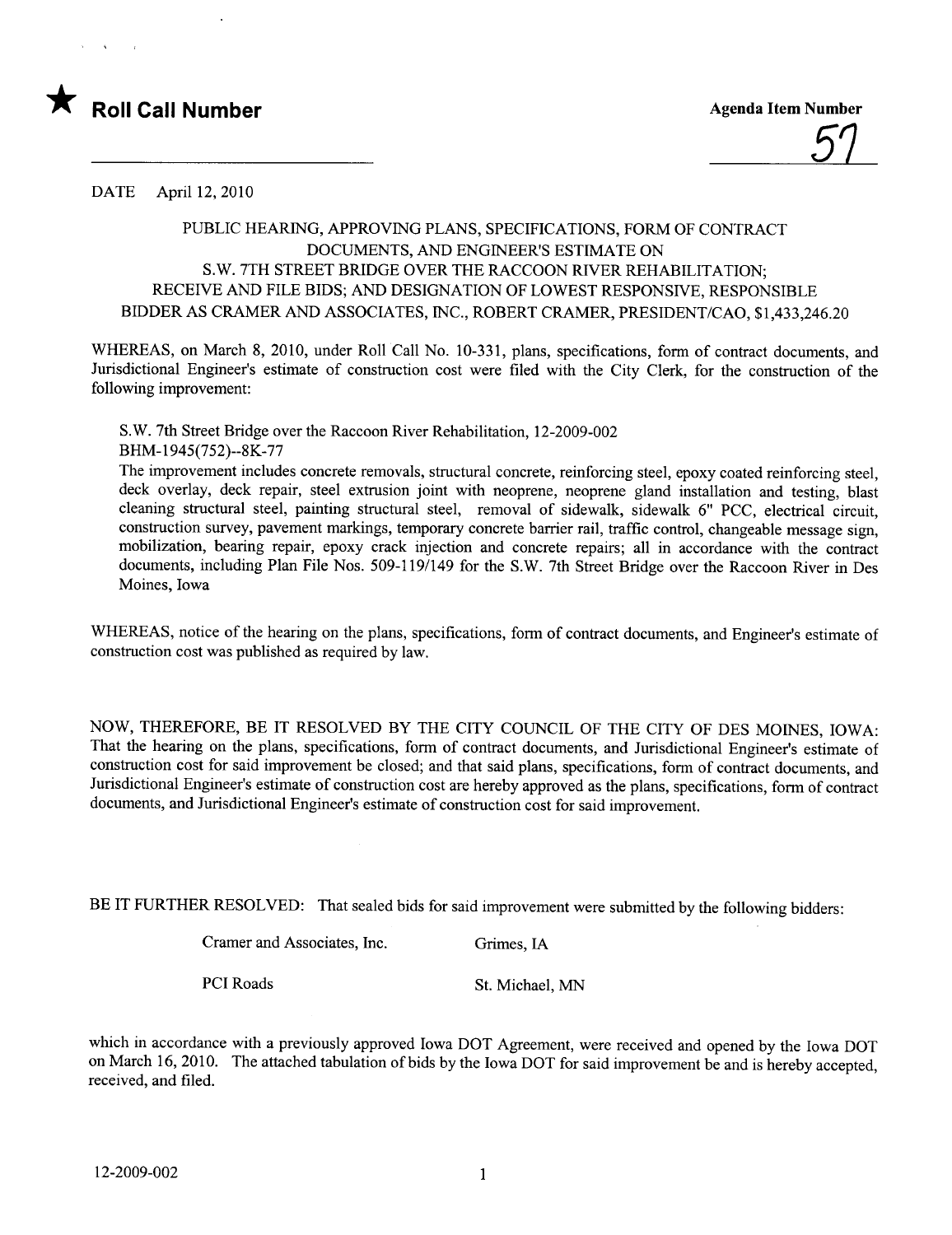

57

DATE April 12, 2010

BE IT FURTHER RESOLVED: That the Jurisdictional Engineer has determined that the lowest responsive, responsible bid for the construction of said improvement was submitted by Cramer and Associates, Inc., Robert Cramer, President/CAO, 3100 S.W. Brookside Drive, Grimes, lA, 50111 in the amount of \$1,433,246.20, and said bid be and the same is hereby accepted.

BE IT FURTHER RESOLVED: That the Jurisdictional Engineer is hereby directed to secure execution by the lowest responsible, responsive Bidder and its surety of the contract documents in the form heretofore approved by this Council; that the Jurisdictional Engineer is directed to thereafter present said contract documents to this Council for approval and authorization to the Mayor to sign; and that no contract shall be deemed to exist between the City of Des Moines and said Bidder until said contract has been executed by the Bidder, and shall have been approved by this Council and executed by the Mayor and attested to by the City Clerk.

(City Council Communication Number  $/0$  -193 attached.)

Moved by to adopt.

FORM APPROVED:

Kathleen Vanderpool Deputy City Attomey

FUNDS AVAILABLE

UL Mail

Allen McKinley Des Moines Finance Director

Funding Source: 2010-2011 CIP, Page Bridge-15, S.W. Seventh Street Bridge over the Raccoon River, BRV046, Being: Project is eligible for 80% HBRR funding up to a maximum of \$1,000,000 under Agreement No. ,: 01-09-HBRRU-005, with the remaining \$433,246.20 from G. O. Bonds

| <b>COUNCIL ACTION</b> | <b>YEAS</b> | <b>NAYS</b> | <b>PASS</b> | <b>ABSENT</b>   | I, Diane   |
|-----------------------|-------------|-------------|-------------|-----------------|------------|
| <b>COWNIE</b>         |             |             |             |                 | certify tl |
| <b>COLEMAN</b>        |             |             |             |                 | above da   |
| <b>GRIESS</b>         |             |             |             |                 | adopted.   |
| <b>HENSLEY</b>        |             |             |             |                 |            |
| <b>MAHAFFEY</b>       |             |             |             |                 | IN WIT     |
| <b>MEYER</b>          |             |             |             |                 | and affix  |
| <b>MOORE</b>          |             |             |             |                 |            |
| <b>TOTAL</b>          |             |             |             |                 |            |
| <b>MOTION CARRIED</b> |             |             |             | <b>APPROVED</b> |            |
|                       |             |             |             |                 |            |
|                       |             |             |             |                 |            |
|                       |             |             |             | Mayor           |            |

I, Diane Rauh, City Clerk of said City Council, hereby certify that at a meeting of the City Council, held on the above date, among other proceedings the above was

IN WITNESS WHEREOF, I have hereunto set my hand and affixed my seal the day and year first above written.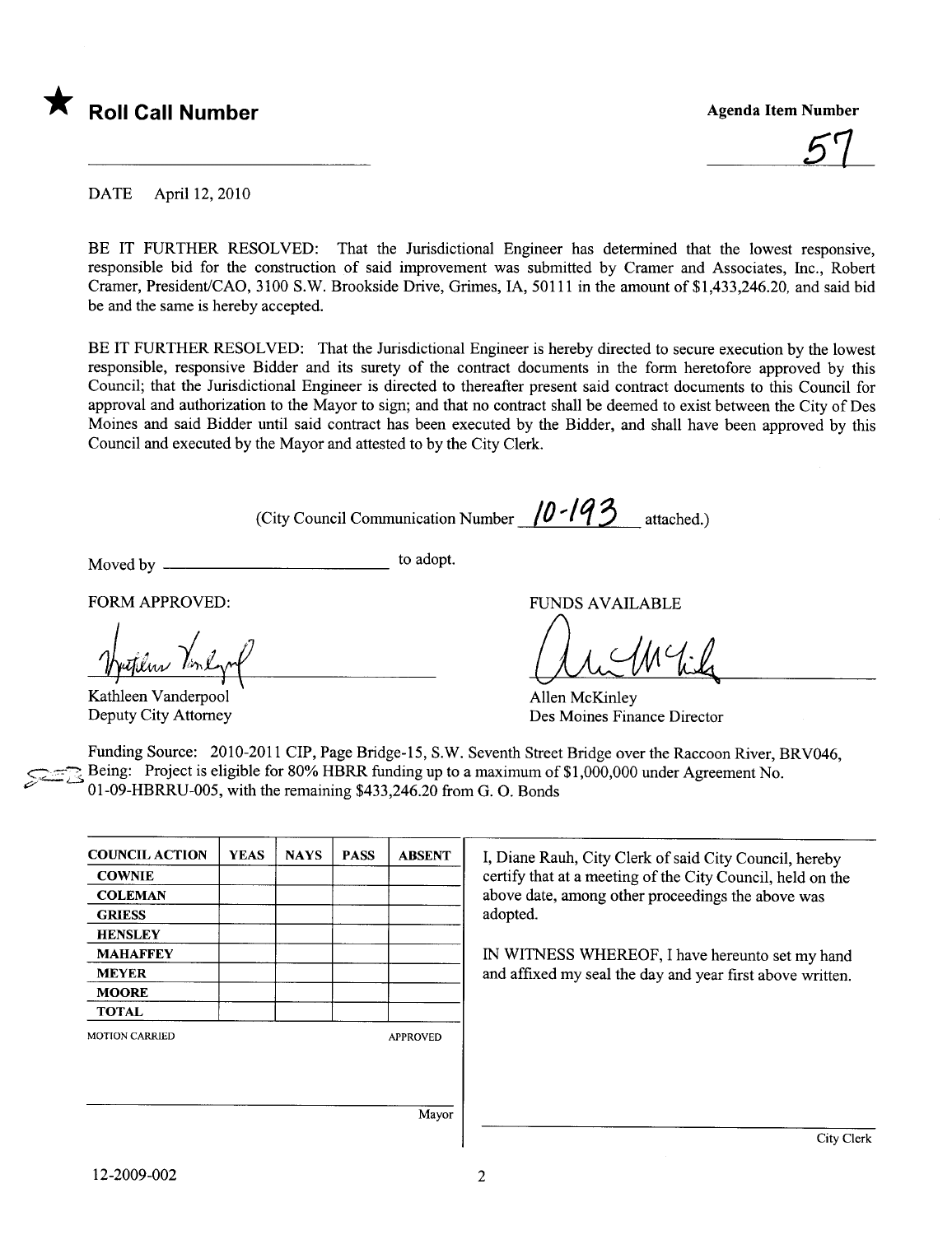



ACTIVITY ID 12-2009-002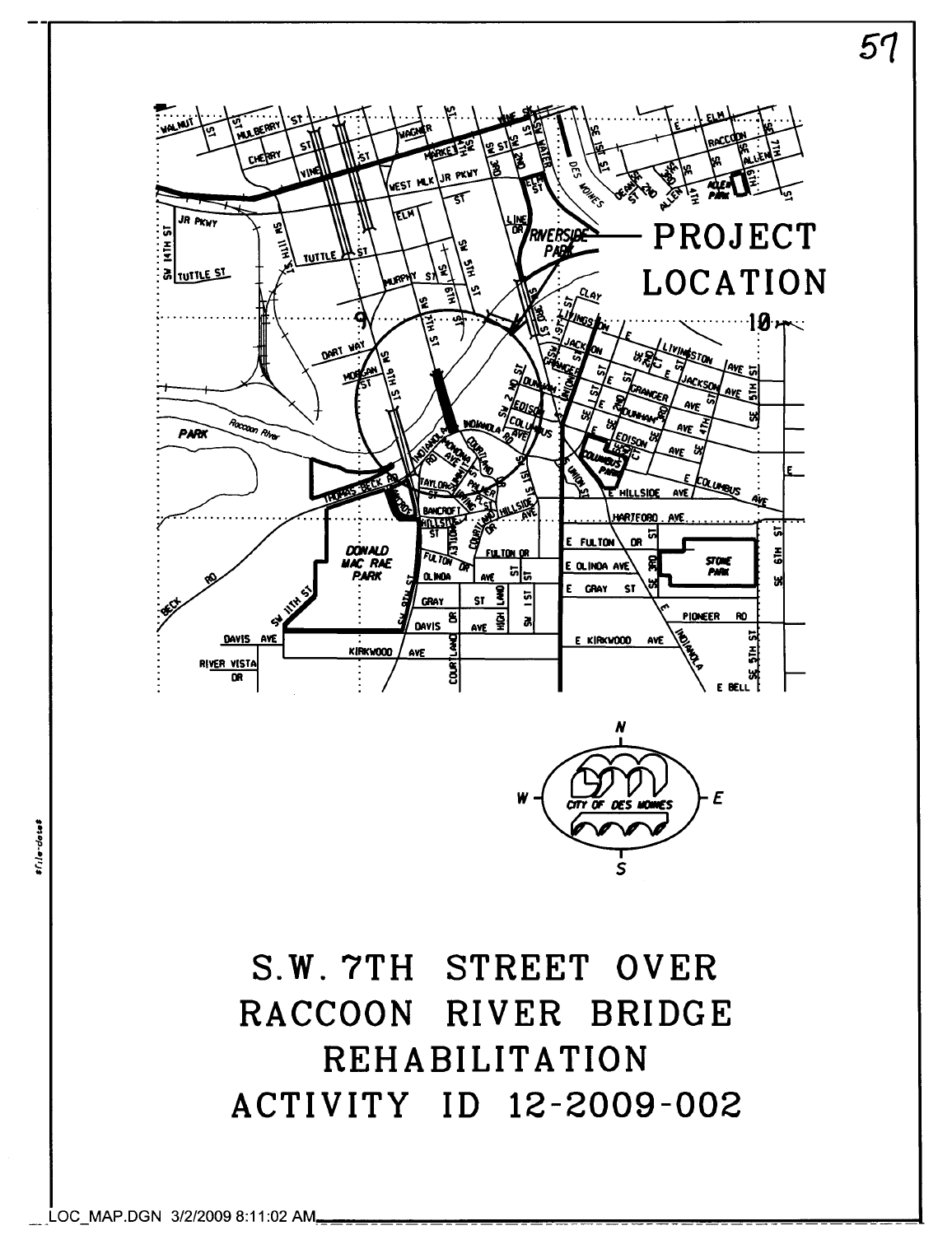|                                                                       |                                                                                                  | IOWA DEPARTMENT OF TRANSPORTATION<br>VENDOR RANKING                                        | Run                                                | $03/24/10$<br>019 1<br>Date:<br>Page: |
|-----------------------------------------------------------------------|--------------------------------------------------------------------------------------------------|--------------------------------------------------------------------------------------------|----------------------------------------------------|---------------------------------------|
| Order:<br>Contract Period:<br>Letting Date:<br>Letting Status:<br>Bid | Late<br>$\overline{c}$<br>10:00 A.M.<br>AWARD RECOMMENDED<br>120 WORK DAYS<br>100316<br>019      | Contract ID: 77-1945-752<br>CRAMER AND ASSOC., INC.<br>Start Date: 04/19/10<br>Start Date: | No Established DBE Goal<br>POLK<br>Primary County: |                                       |
| Project:<br>Location:<br>Work Type:<br>County:<br>Route:              | OVER THE RACCOON RIVER<br>BRIDGE REHABILITATION<br>BHM-1945(752)--8K-77<br>SW 7TH STREET<br>POLK | \$1,433,246.20<br>Prj Awd Amt:                                                             |                                                    |                                       |
|                                                                       |                                                                                                  |                                                                                            | TOTAL<br>BID                                       | LOW BID<br>% OVER                     |
| <b>RANK</b>                                                           | VENDOR NO. / NAME                                                                                |                                                                                            |                                                    | $\frac{1}{1}$                         |
| CR120<br>PC015<br>$\overline{u}$ $\alpha$                             | CRAMER AND ASSOC., INC.<br>PCIROADS, LLC                                                         |                                                                                            | 1,433,246.20<br>1,739,189.20<br>$\sigma$ $\sigma$  | QQ<br>olo<br>100.00<br>121.34         |
|                                                                       |                                                                                                  |                                                                                            |                                                    |                                       |
|                                                                       |                                                                                                  |                                                                                            |                                                    |                                       |
|                                                                       |                                                                                                  |                                                                                            |                                                    |                                       |

 $\frac{1}{\beta}$ 

 $\ddot{\phantom{0}}$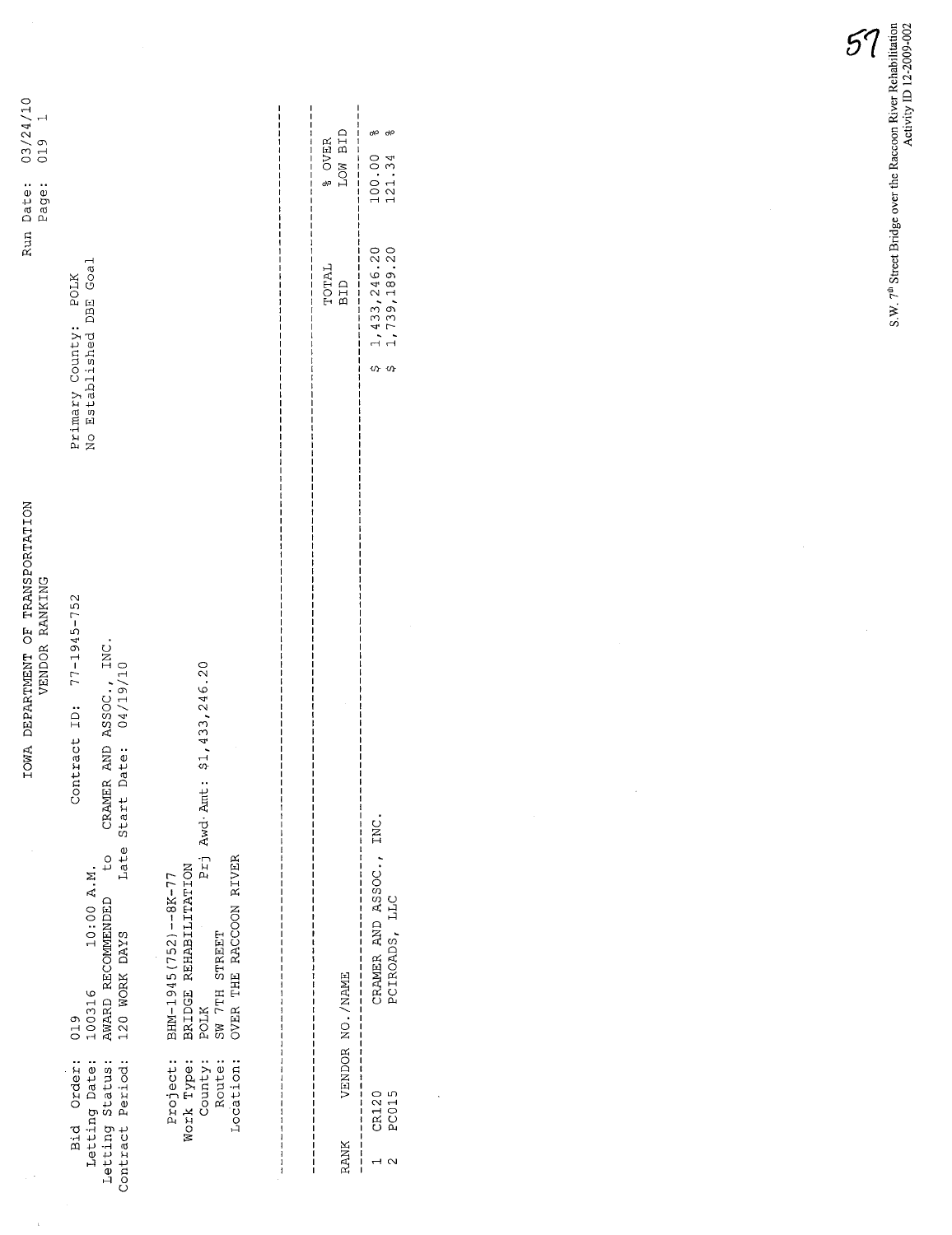| A.M<br>10:00<br>03/16/10<br>019<br>Bid Order:<br>Letting Date:                                                                 | $\overline{1}$<br>Contract                                  | $77 - 1945 - 752$ |                                    | Primary County: | POLK                 |               |
|--------------------------------------------------------------------------------------------------------------------------------|-------------------------------------------------------------|-------------------|------------------------------------|-----------------|----------------------|---------------|
|                                                                                                                                |                                                             |                   |                                    |                 |                      |               |
|                                                                                                                                | SOC.<br>CR120<br>CRAMER AND AS.<br>$\overline{\phantom{0}}$ | INC               | PC015<br>LLC<br>PCIROADS<br>$\sim$ |                 |                      |               |
| <b>CUANTITY</b><br><b>ALT</b><br>ITEM CODE<br>DESCRIPTION<br>$\overline{a}$<br><b>TTEM</b><br>LINE                             | PRICE<br><b>UNIT</b>                                        | <b>TNUOUNT</b>    | PRICE<br><b>UNIT</b>               | <b>AMOUNT</b>   | PRICE<br><b>UNIT</b> | <b>AMOUNT</b> |
| 93' X<br>$\overline{r}$<br>Ą<br><b>FOR</b><br><b>ITEMS</b><br>SECTION 0001                                                     | 50' CONCRETE ARCH BRIDGE                                    | REHABILITATION    |                                    |                 |                      |               |
| LUMP<br>2401-6750001<br>0010                                                                                                   | 80000.00000                                                 | 800000.00         | 155625.00000                       | 155625.00       |                      |               |
| č<br>10.900<br><b>PLAN</b><br>AS PER<br>0020 2403-0100010<br>REMOVALS,                                                         | 4500.00000                                                  | 49050.00          | 8875.00000                         | .50<br>96737    |                      |               |
| <b>AL</b><br>2074.000<br>CONCRETE (BRIDGE)<br>0030 2404-7775000<br>STRUCTURAL                                                  | 1.80000                                                     | 3733.20           | 1.00000                            | 2074.00         |                      |               |
| ДB<br>605.000<br>REINFORCING STEEL<br>2404-7775005<br>REINFORCING<br>0040                                                      | 1.90000                                                     | 1149.50           | 1.90000                            | 1149.50         |                      |               |
| ΣS<br>195.000<br>COATED<br><b>EPOXY</b><br>STEEL,<br>0050 2413-0698041                                                         | 200.00000                                                   | 39000.00          | 50.00000                           | 9750.00         |                      |               |
| ΣS<br>PCC)<br>4230.000<br>$\circ$<br>(CLASS<br><b>OVERLAY</b><br>DECK OVER-DEPTH<br>0060 2413-0698066                          | 50.00000                                                    | 211500.00         | 35.00000                           | 148050.00       |                      |               |
| ΣS<br>885.000<br>PCC)<br>(CLASS O<br>0070 2413-0698074<br>DECK OVERLAY                                                         | 130.00000                                                   | 115050.00         | 180.00000                          | 159300.00       |                      |               |
| ΣS<br>72.000<br>A,<br>CLASS<br>0080 2413-0698081<br>DECK REPAIR,                                                               | 165.00000                                                   | 11880.00          | 135.00000                          | 9720.00         |                      |               |
| 더<br>322.500<br>SPECIAL<br>$\vec{A}$<br>CLASS<br>2413-1200000<br>DECK REPAIR,<br>0090                                          | 145.00000                                                   | 46762.50          | 120.00000                          | 38700.00        |                      |               |
| $F_1$<br>WITH NEOPRENE<br>319.200<br><b>JOINT</b><br>STEEL EXTRUSION<br>0100 2413-1200100                                      | 25.00000                                                    | 7980.00           | 35.00000                           | 11172.00        |                      |               |
| NEOPRENE GLAND INSTALLATION AND TESTING<br>TON<br>85.000<br>2507-6800042<br>0110                                               | 50.00000                                                    | 4250.00           | 159.95000                          | 13595.75        |                      |               |
| LUMP<br>$\Box$<br>REVETMENT, CLASS<br>20 2508-0805000<br>0120                                                                  | $\circ$<br>11000.0000                                       | 11000.00          | 5000.00000<br>$\sim$               | 25000.00        |                      |               |
| <b>LUMP</b><br>STRUCTURAL STEEL<br>BLAST CLEANING OF<br>2508-0991000<br>0130                                                   | 25000.00000                                                 | 25000.00          | 17500.00000                        | 17500.00        |                      |               |
| $\chi$ S<br>.400<br>17<br>STEEL<br>STRUCTURAL<br>0140 2511-6745900<br>50<br>PAINTING                                           | $\circ$<br>120.0000                                         | 2088.00           | 30.00000                           | 522.00          |                      |               |
| ΣS<br>$\omega$<br>CONCRETE,<br>17.400<br>P. C.<br>REINFORCED<br>SIDEWALK<br>2511-7526106<br>E)<br>SIDEWALK,<br>REMOVAL<br>0150 | $\circ$<br>200.0000                                         | 3480.00           | 60.00000                           | 1044.00         |                      |               |
| 더<br>880.000<br>2523-0000200<br>IN.<br>0160                                                                                    | $\circ$<br>21.0000                                          | 18480.00          | 25.00000                           | 22000.00        |                      |               |
| <b>LUMP</b><br>ELECTRICAL CIRCUITS<br><b>SURVEY</b><br>0170 2526-8285000<br>CONSTRUCTION                                       | $\circ$<br>100.0000                                         | 100.00            | 2100.00000                         | 2100.00         |                      |               |
| <b>STA</b><br>26.000<br>2527-9263117<br>0180                                                                                   | $\circ$<br>215.0000                                         | 5590.00           | 255.00000                          | 6630.00         |                      |               |
| <b>STA</b><br><b>DURABLE</b><br>9.000<br>MARKINGS,<br>REMOVABLE TAPE MARKINGS<br>PAVEMENT<br>2527-9263130<br>PAINTED<br>0190   | $\circ$<br>108.0000                                         | 972.00            | 150.00000                          | 1350.00         |                      |               |

IOWA DEPARTMENT OF TRANSPORTATION IOWA DEPARTMENT OF TRANSPORTATION

 $\mathbb{R}^3$ 

 $\bar{1}$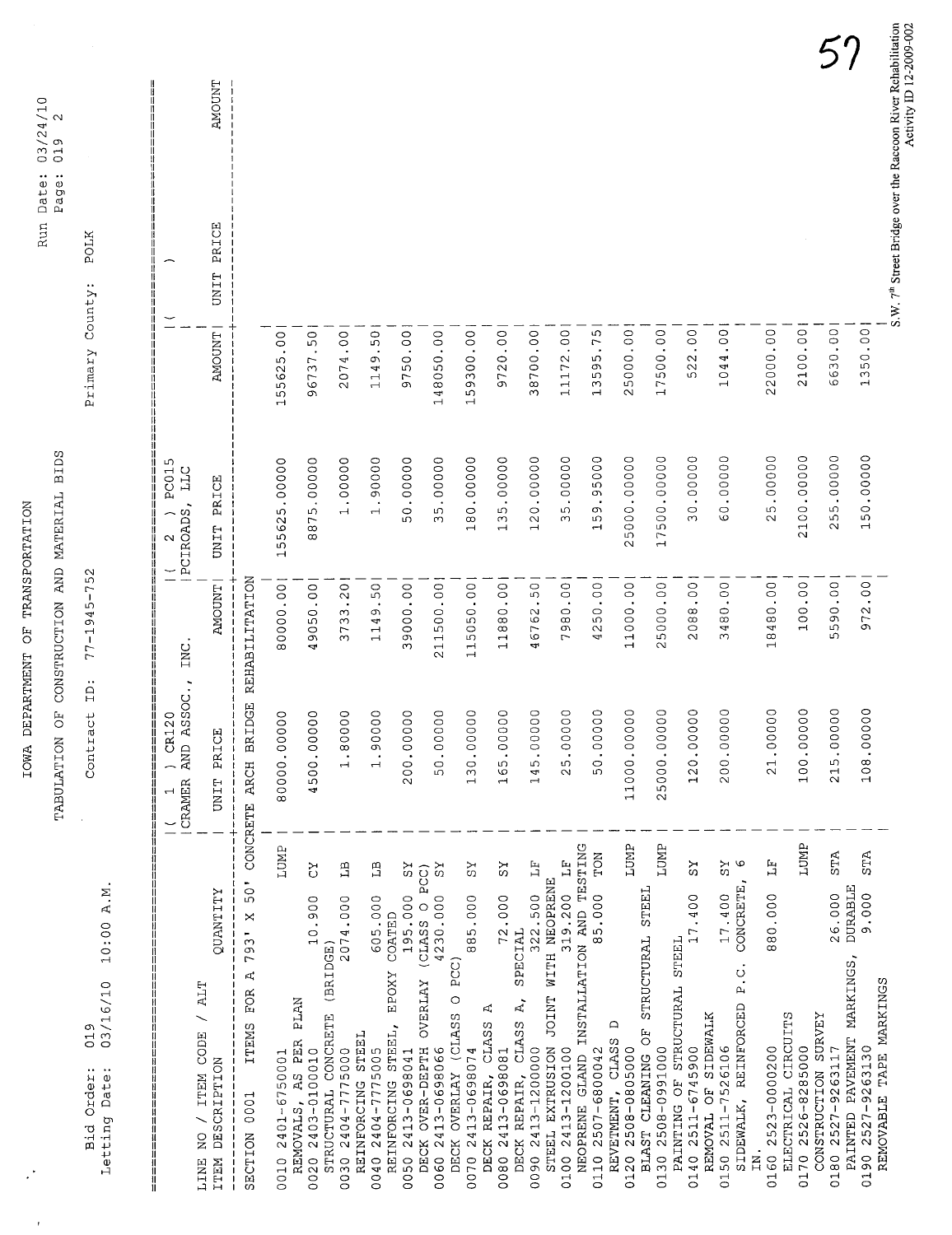| $\ddot{a}$<br>AND ASSOC.,<br>128.00000<br>162.00000<br>162.00000<br>$\circ$<br>$\circ$<br>$\circ$<br>TABULATION OF<br>1200.00000<br>$\circ$<br>$\circ$<br>270000.00000<br>$\circ$<br>8.00000<br>8800.00000<br>75.00000<br>Contract<br>130.00000<br>150.00000<br>1000.0000<br>3200.0000<br>4800.0000<br>36.0000<br>67.0000<br>162.0000<br>CR12<br>PRICE<br>$\overline{ }$<br>UNIT<br>CRAMER<br>$\overline{\phantom{0}}$<br>EACH<br>EACH<br>CROSS<br>EACH<br>LUMP<br>EACH<br>EACH<br>LUMP<br><b>CDAY</b><br>- RELOCATE<br>- RELOCATE<br>EACH<br>REPLACE<br><b>STA</b><br>SE<br>$\mathsf{SE}$<br>E)<br>C)<br>FЗ<br>$\mathbb{H}$<br>白<br>REPAIR<br>ITEM) CONCRETE REPAIR<br>REPAIR<br><b>DURABLE</b><br>A.M.<br>PORTABLE<br>177.000<br>207.000<br>911.000<br>5.000<br>6.000<br>145.000<br>923.000<br>4.000<br>240.000<br>2.000<br>28.000<br>4.000<br>4.000<br>CONCRETE<br>$\bar{\mathbf{I}}$<br>AND LEGENDS, | S<br>019<br>Page:<br><b>BIDS</b><br>MATERIAL<br>AND<br>CONSTRUCTION | POLK<br>County:<br>Primary<br>$77 - 1945 - 752$ | PC015<br><b>LLC</b><br>PCIROADS<br>$\sim$<br>INC | <b>AMOUNT</b><br>PRICE<br>UNIT<br><b>AMOUNT</b><br>UNIT PRICE<br>THUONA | 740.00<br>185.00000<br>600.00 | 520.00<br>130.00000<br>520.00 | 17956.25<br>8.50000<br>16900.00 | 7050.00<br>7050.00000<br>8800.00 | 41160.00<br>1470.00000<br>2100.00 | 299715.00<br>99715.00000<br>$\sim$<br>270000.00 | .20<br>7723<br>3861.60000<br>2000.00 | 27500.00<br>5500.000000<br>6000.00 | 45000.00<br>7500.00000<br>19200.00 | 41000.00<br>10250.00000<br>19200.00 | 21750.00<br>150.00000<br>5220.00 | 13200.00<br>55.00000<br>16080.00 | 198445.00<br>215.00000<br>149526.00 | 173090.00<br>190.00000<br>147582.00 | 38295.00<br>185.00000<br>33534.00 | 28320.00<br>160.00000<br>22656.00 |
|----------------------------------------------------------------------------------------------------------------------------------------------------------------------------------------------------------------------------------------------------------------------------------------------------------------------------------------------------------------------------------------------------------------------------------------------------------------------------------------------------------------------------------------------------------------------------------------------------------------------------------------------------------------------------------------------------------------------------------------------------------------------------------------------------------------------------------------------------------------------------------------------------------|---------------------------------------------------------------------|-------------------------------------------------|--------------------------------------------------|-------------------------------------------------------------------------|-------------------------------|-------------------------------|---------------------------------|----------------------------------|-----------------------------------|-------------------------------------------------|--------------------------------------|------------------------------------|------------------------------------|-------------------------------------|----------------------------------|----------------------------------|-------------------------------------|-------------------------------------|-----------------------------------|-----------------------------------|
|                                                                                                                                                                                                                                                                                                                                                                                                                                                                                                                                                                                                                                                                                                                                                                                                                                                                                                          |                                                                     | 10:00                                           |                                                  | <b>ZUTTTTTY</b>                                                         |                               |                               | 2112.500                        |                                  |                                   |                                                 | REPAIR                               | REPAIR                             | REPAIR                             | SHORING -                           | REINFORCING                      | EPOXY CRACK                      | CONCRETE REPAIR                     | CONCRETE                            | CONCRETE                          |                                   |

IOWA DEPARTMENT OF TRANSPORTATION IOWA DEPARTMENT OF TRANSPORTATION

 $\ddot{\cdot}$ 

 $\ddot{\phantom{0}}$ 

Run Date: 03/24/10 Run Date: 03/24/10